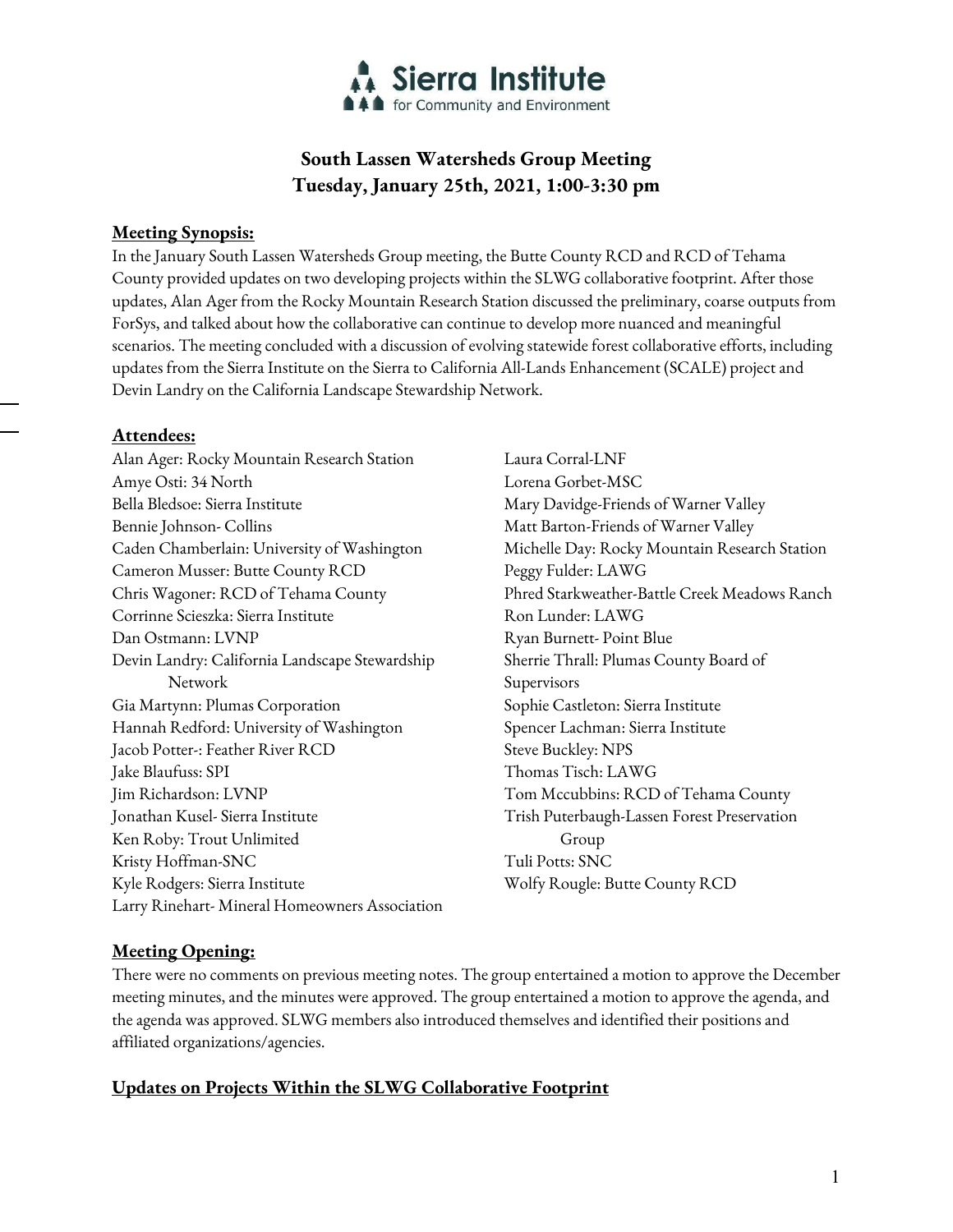

### **Upper Butte Creek Forest Health Initiative**

- The Upper Butte Creek Forest Health Initiative covers the last remaining green forest in Butte County and is within the Almanor Ranger District. Butte County RCD is excited to work with the Forest Service in the green forest. The project will include an EA for about 18,000 acres.
- The project also allows a condition-based approach to NEPA, which is particularly important because conditions change unpredictably in these areas. The condition-based approach will allow the Forest to do on-the-ground verification right before implementation. Forest health actions will likely include thinning and prescribed fire.
- The project will focus on doing what needs to be done, not just what is easiest. The area has spotted owls, goshawks, frogs, and martens; the project has a strong wildlife focus.
- The ID Team is currently forming and working on their Project Initiation Letter.
- Kyle Rodgers asked if there are any specific ways the South Lassen Watersheds Group might interact with this project as it moves forward. How can the group get involved?
- Wolfy answered that she thinks they will have a better idea by the next meeting in March. At that point, they will likely have reports back from the Foresters and the Silv Teams; that should give some idea of the treatments that will probably be most important in the project area. The team has stand exams planned for spring and summer, but they are not expecting to roll into full scoping until Spring 2023. Wolfy said that they are open to input and suggestions about how the group wants information about the project as it develops.

### **RCD of Tehama County's Mineral Project**

- RCD of Tehama County is removing 752 trees in the Mineral area, both dead and alive. The RCD is coming up with a more concrete plan and should have more details this spring.
- Trish asked who the lead on the project is. Does it include NEPA? Is it similar to the West Shore project?
- Kyle added that the project will exclusively focus on private lands, focusing on valuable infrastructure and defensible space work. The goal is to protect communities in general.
- The RCD plans to put together an Advisory Committee to help solidify some of the details; that initial meeting will likely be in February or March.
- Kyle mentioned that the Cal Fire funding awarded in early fall was in part to fund additional positions at the Butte County RCD, RCD of Tehama County, Collins, and Sierra Institute to provide extra capacity to move forward collaborative projects like the ones just described. We are excited about looking for ways we can leverage those individuals to bring collaborative projects more cohesively together. It will allow all of us to move projects forward more quickly.

# **Initial ForSys Outputs and Building New Scenarios**

- Alan Ager started by providing some background to the group. ForSys was designed as a planning tool to help with illustrating trade-offs and predicting outcomes, to make prioritization work more effective. The goal is to help agencies be more efficient in investing in projects.
- The Forest Service has dozens of assessments--hazard assessments, watershed assessments, wildfire risk assessments. But using those to actually prioritize work and predict outcomes is challenging. ForSys, therefore, ingests these assessments and the Forest Service's objectives, and uses them to help agencies make choices and plans.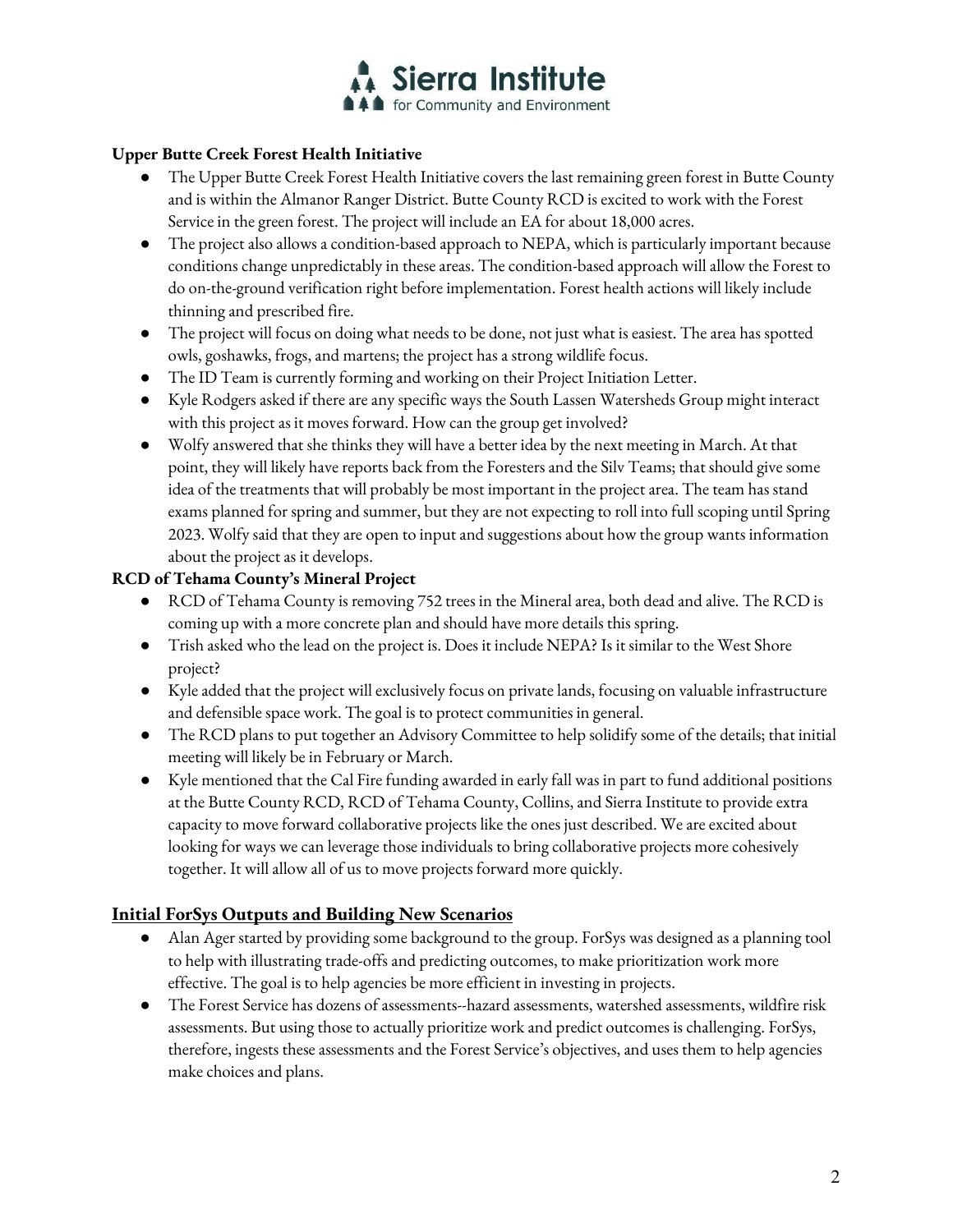

- ForSys allows the user to develop meaningful planning areas (e.g., watersheds, firesheds). Then, the user can define objectives for those planning areas, as well as targets they want to reach (e.g., areas treated, wildfire risk reduction). ForSys then spits out scenarios that prioritize the planning areas based on the objectives and desired targets.
- Alan provided a few case study examples of the model to the group, including the Blue Mountain National Forest. The Blue Mountain National Forest wanted to look at the tradeoff between protecting the WUI, and timber outputs. The Forest was interested in optimizing timber production where possible and achieving both outcomes. ForSys helped them see which scenarios allowed them to accomplish both goals. The goal was to find hotspots for WUI protection that also coincide with hotspots for commercial timber volume.
- Alan showed the group a couple of graphs showing cumulative revenue and total acres treated in the Blue Mountain National Forest. He pointed out the revenue peak, which indicates the point where the Forest has run out of areas with positive revenues.
- Alan described that his team had run some simple scenarios for the South Lassen Watersheds Group. Alan is working with Amye Osti to correct some of the data issues that came up when running these initial scenarios. Once the data issues are fixed, the SLWG can run some more complex scenarios.
- Ken asked if Alan had done any case studies that considered any other economies or sources of revenue besides timber, such as recreation?
- Alan said they had not; it can be challenging to quantify and measure economic outcomes. Timber revenue is fairly straightforward to calculate; it is essentially just the value of the logs minus transportation and logging costs.
- Jonathan added that the mills are full; some timber does not have any value at all. How do we account for the abundance of dead trees in the model?
- Alan responded that there are economists that could try to predict how supply and demand may predict prices, but that is not inherently worked into the model's outputs.
- Phred asked if the model could be used to look at a finer scale (not watersheds, but much smaller pieces of land).
- Alan said the model can apply to smaller scales if there is the appropriate geospatial data. The model can look at individual trees if the data exists. Typically, it looks at a decision unit between 5 and 40 acres.
- Jake mentioned that he sees the value in the Forest and private landowners taking advantage of the green. After a couple of years, the black timber will no longer be usable, and the demand for the green market will make it possible to get large-scale green projects accomplished.
- Wolfy asked if the model could be used for the Upper Butte Creek Project. At what landscape or scale is this tool most useful? Is there a scale at which the model becomes less valuable?
- Alan answered that the model is best used when there is some sort of conflict or a question of what to do on the land. The model is meant to help with unknowns or a problem. The model helps users think through the best way forward, and that can be true at any scale.
- Ryan commented that there are plenty of unknowns or problems in light of the Dixie Fire. We cannot get all the black wood out of the forest; we cannot get it all to the mill. How do we prioritize both ecological and economic needs? We need a strategy. Collins seems like it has started close to the mill and is working its way out. We will have to make some tough choices, and we are already confronting these problems and making tradeoffs. The model could be helpful in thinking through some of this.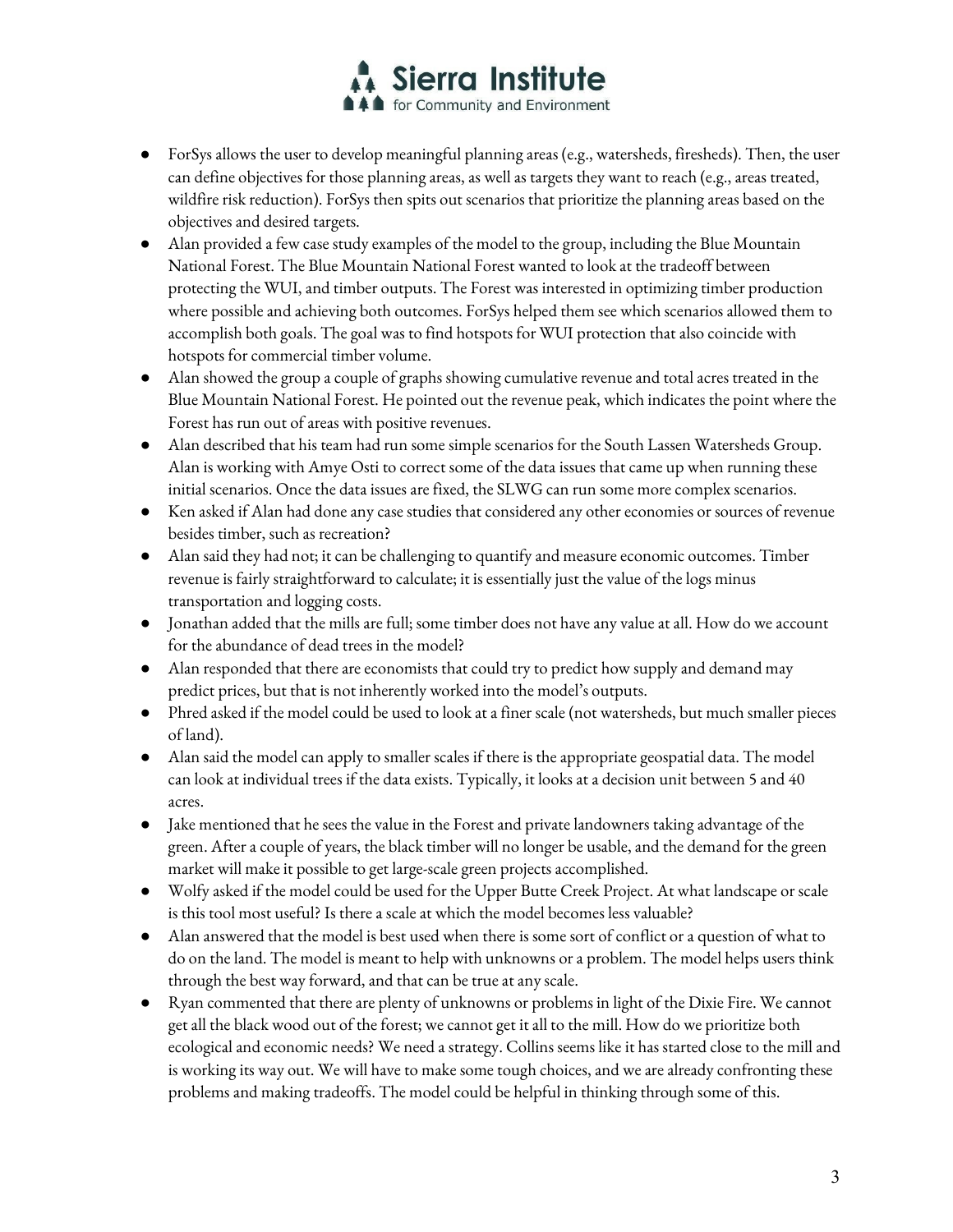

- Amye added that Michelle Coppoletta's post-Dixie Fire assessment will be available soon as well, and adding this data into ForSys will assist in creating more accurate, meaningful scenarios for the SLWG.
- Jim added that ForSys modeling may work well for the West Lassen Headwaters Project (WLHP). We could take the objective of protecting the WUI and balance this objective against the other proposed landscape objectives. It could help us sequence and prioritize our implementation work as well, especially given that implementation is going to happen over a long period of time. Solid plans help us get funding.
- Larry expressed that he is interested in understanding what treatments were effective during the Dixie Fire.
- Alan responded that he knows people are going to study that. People study fires every year to ask those types of questions and try to further under what kind of treatments are effective at reducing the negative impacts of fires. There is a study of the Camp Fire that just came out.
- Jonathan asked for comment on how the Lassen NF might integrate ForSys. Or is it too soon to say?
- Laura is interested in seeing what data has been collected for WLHP and if there is sufficient data to run ForSys for the project area.
- Amye is just wrapping up a big data dictionary and thinks there will be good data for the WLHP area.
- Sophie asked what kind of technical expertise is needed to run the model? What kind of people would we need?
- Alan responded that most of the work is developing landscape objectives, treatment, and constraints to build scenarios. Running the model is the easy work. The hard part is defining the problem and building the scenarios. Pulling the data together can be challenging as well. The data and the problems have to be well-defined.
- Alan expressed that his team is still interested in working with the SLWG to run scenarios. Their program is evolving, and every study area and problem helps refine the model.
- Amye ended by saying that we have a good data dictionary to draw from and play with. The SLWG can use it to think through how it might phase or prioritize implementation of the WLHP. The group will have to make hard choices about treatments and the risks they are willing to accept. How do these things affect cost or speed?

# **SLWG Project Updates**

# **West Shore Project & Robbers Creek Project**

- The decision was signed on the West Shore Project. The West Shore Project was one of the two initial projects for the group, piloting collaborative engagement.
- Laura is working on the Supplemental Report (SIR) and will check if that can be public.
- Collins is doing site prep on their West Shore parcels, and once there is a break in the weather, they will get equipment out to restart operations. Collins is actively pursuing every grant opportunity they can for seedlings, planting, and herbicides. The West Shore area is first priority, and the area immediately around Chester is a high priority also.
- There have been a few Robbers Creek IDT meetings to get the project back to shovel-ready. They are redrawing some goshawk PACs, and Laura and the FS are working on redelinating where they might change treatments. Those discussions will inform the SIR for Robbers. They plan to start implementation on the meadows this fall and winter.
- Jake asked if either of the projects would have any contracts?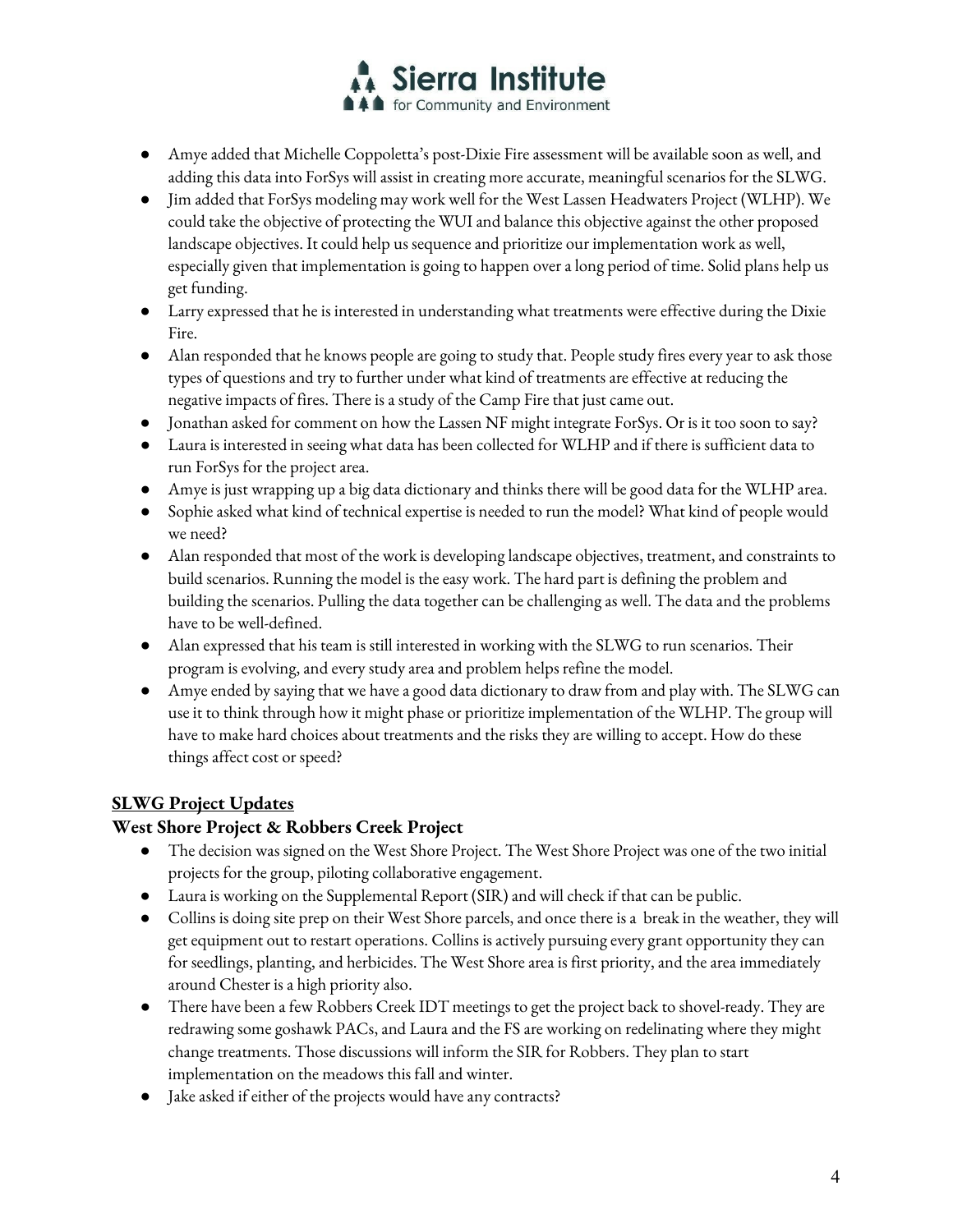

- Laura said that sheis not sure at this time.
- Jonathan asked if SPI is even looking to secure any contracts?
- Jake said that the Quincy division is purchasing from the Plumas National Forest right now. Of course, SPI will be working on SPI salvage, but they are still buying burned timber from private landowners. They do not have much ability to purchase, but there's a chance that these projects could make their species composition at the sawmill more ideal. Right now, SPI is not getting all they want to make the mills profitable. Collins Pine may be in the same situation too. Also, they have 1.5 years of decent wood, but in 2023 they will be looking heavily at everything.

#### **West Lassen Headwaters Project**

- Sierra Institute is going to start convening our four collaborative planning subgroups. There will be one workshop per week in the month of February. Workshops will focus on existing conditions, and familiarizing ourselves with the landscape. This work will directly inform the Purpose and Need for the project.
- We are also having our first IDT meeting in mid-February. The meeting will focus on developing a strategy for data collection and the Project Initiation Letter.
- The Landowner Engagement Subcommittee provided a short update on their recent December meeting. There were 15 attendees representing different types of landowners, including homeowners associations, ranches, and small private landowners. Many were from within the WLHP boundary, but not all. Everyone had a different experience with the Dixie Fire; some experienced no impact, while others lost homes. There was also a range of familiarity with current forest management practices; for example, several larger ranches have engaged in thinning in the past.
- The group is planning on quarterly meetings, and the next one is in March. The goal for the group is to network with other landowners, learn about landowner assistance programs, and stay up to date on the WLHP planning process. Group members also hope to hear more about agency's post-Dixie Fire plans.
- Jim added that each individual landowner has their own concerns and priorities, including everything from post-Dixie Fire restoration to fire prevention. The secret will be our collaboration.

#### **Statewide Forest Collaborative Efforts**

**SCALE**

- Corrinne described that the *Sierra to California All-Lands Enhancement* (SCALE) project is a peer learning network of collaborations across California. During the most recent meeting, there was extensive discussion about how we support collaboratives as partners, and how the state can better support the work of collaboratives. One of the outcomes of the last meeting was the development of a document of recommendations. The document is essentially a blueprint for state and legislative officials on supporting collaboratives. Some of the topics include moving towards block grant funding, accelerating the removal of woody biomass, and resolving regulatory issues. Sierra Institute is hoping to have a finalized version soon; the document is an advocacy tool for collaborative groups.
- Developing block grant programs would allow collaboratives not to have to continue on the rat wheel of grant cycles and constant proposals and just focus on their work.

# **California Landscape Stewardship Network**

● Devin provided some background on the CLSN. This is a volunteer-led network of networks. It started with 6 regional networks, and has turned into a network of collaboratives focused on having localized, statewide, and national level conversations.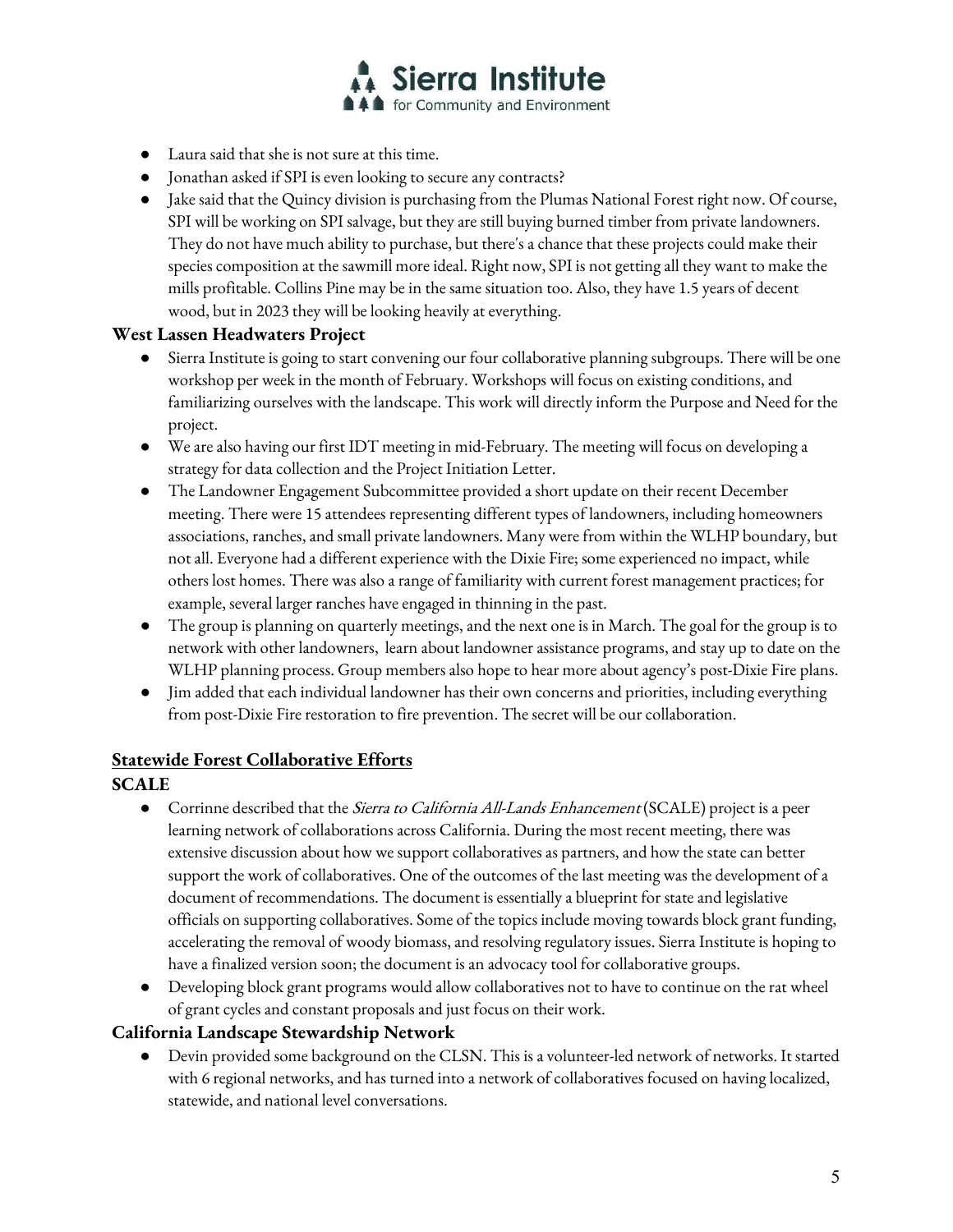

- Right now, the CLSN is interested in learning how capacity plays out on the ground. They are going to put out a survey to collaboratives to ask questions like, what capacity do you have and what needs do you have, and try to continue to elevate the conversation. The CLSN is also excited about the idea of getting out of the grant-funded work cycle that is too project-specific, and use block grants to think at the landscape level.
- Devin's main purpose was to introduce himself and let everyone know that he is interested in supporting groups like the SLWG.

# **Partner Updates**

### **Sierra Nevada Conservancy**

- Tuli updated the group that SNC is wrapping up the Forest Health grant program; they are still taking new applications until the end of January. There will be a similar program in June or July.
- The Recreation and Tourism grant program will be rolling out soon.
- The SNC WIP Summit is coming up on March 2nd. Wildfire recovery will be the main topic, but there is no finalized agenda yet.

# **Maidu Summit Consortium**

- MSC is working on getting back on track. They are opening their campground in May and preparing by taking down hazard trees and putting in new bathrooms. MSC is having to put their trail system work on hold, due to hazard tree removal and fire restoration work taking priority.
- MSC is moving ahead with replanting, and getting oak seedlings in the ground that did not get planted last year. They still have plans for an oak savannah, where the Chips Fire burned.
- MSC is also working on providing monitors along the highways, to provide assistance to FEMA and Cal OES while they are doing cleanup work.

# **Sierra Institute**

- Through the High Roads Training Partnership grant, SI is helping to support some folks from MSC, Greenville Rancheria, and others to participate in the Hazwoper training, which is a training to help folks work safely in hazardous waste removal scenarios.
- SI is excited about the new mill at Crescent Mills. We are planning on an upcoming ribbon-cutting ceremony in the spring. We are working with Cal OES and CalTrans to send logs to Crescent Mills, especially off of the Greenville grade.

# **Others?**

- Plumas Corps update from the Zoom chat: We completed the Tributary Reach project (trib to Yellow Crk) in Upper Humbug Valley on Lassen National Forest in December. Completed additional work on structures in Rock Creek in December, as well. Continue planning efforts for two large meadow restoration projects in the Mountain Meadows Basin north of Westwood on private lands.
- The Lassen National Park received 1.1 million in BAER funding, and have been approved for 5.1 million in disaster supplement funding. This is a big deal for the Park and sets them up well for fire recovery efforts.
- Matt asked if there is an expectation of how/where the Park's fire recovery money gets applied.
- Jim answered that the Park requested money for specific things. These things were vetted by subject matter experts while the Dixie Fire was still burning, and came out in the Park's BAER report. They have some wiggle room and could apply for more money. They are planning to rebuild a bunch of bridges, and for example, if they rebuild a bridge, and it costs more, the Park can ask for more money.